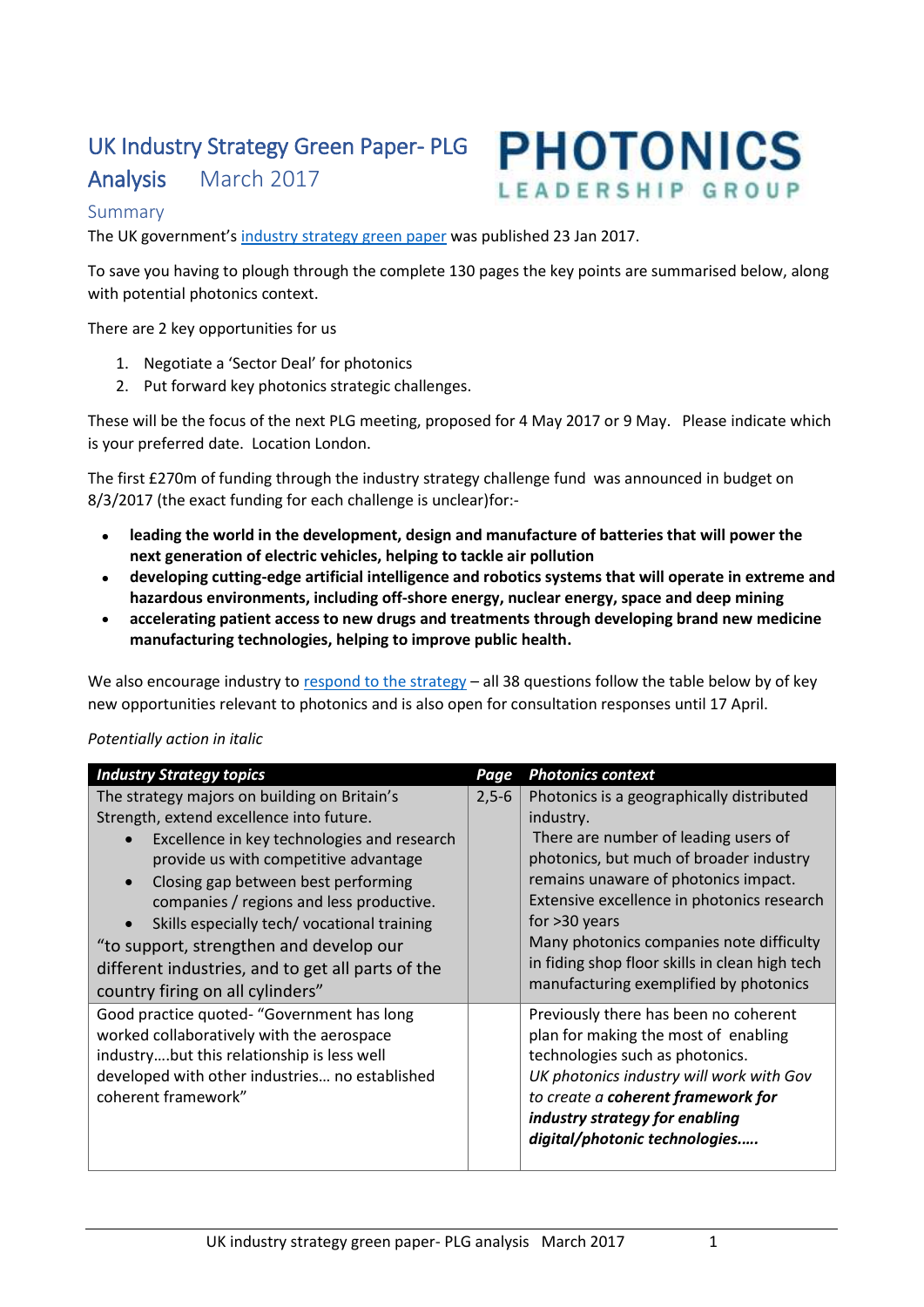| Ten pillars identified to drive strategy forward,<br>further detailed below. R&D and skills are the                                                                                                                                                                                                                                                                                                                                                                                                                                                                                                                                                                                     | 11                  |                                                                                                                                                                                                                                                                                                                                                                                                                                                                                               |
|-----------------------------------------------------------------------------------------------------------------------------------------------------------------------------------------------------------------------------------------------------------------------------------------------------------------------------------------------------------------------------------------------------------------------------------------------------------------------------------------------------------------------------------------------------------------------------------------------------------------------------------------------------------------------------------------|---------------------|-----------------------------------------------------------------------------------------------------------------------------------------------------------------------------------------------------------------------------------------------------------------------------------------------------------------------------------------------------------------------------------------------------------------------------------------------------------------------------------------------|
| biggest<br>1-Investing in science, research and innovation<br>plus commercialisation, Extra £4.7bn by 2020.<br>Focus on expanding investment outside Oxford-<br>Cambridge-London triangle. Aim drive up private<br>sector R&D<br>Options, subject to input, to invest in local science<br>innovation strengths (see Science and innovation<br>audits), commercialisation (Innovate), research<br>talent (PhDs - see budget) and industrial strategy<br>challenge fund.<br>Views sort on priorities for increased investment<br>(oft reiterated in other pillars), e.g<br>improve commercialisation, more                                                                                | 15,<br>$25 -$<br>33 | Strong, geographical diverse, photonics<br>base<br>Sustained EPSRC investment in photonics<br>gives strong base to commercialise from.<br>Multiple photonics spin-outs as case<br>studies.<br>Prioritises? - datacentres, multiband<br>imaging / sensing, laser materials<br>processing, healthcare photonics<br>Some note that it is difficult to find quality<br>applicants for current number PhD places.<br>Expansion of PhD numbers will increase<br>competition for best undergrads and |
| University patents, more KTPs<br>New capital investment fund led by<br>$\bullet$<br>business including for local research<br>institutes<br>More funded PhDs in STEM (confirmed in<br>$\bullet$<br>budget)<br>Attracting international talent in research<br>٠<br>(confirmed in budget)<br>Capital spending roadmap for fundamental<br>research<br>Sector specific innovation funds matched by<br>$\bullet$<br>industry, cf ATI<br><b>Expanded SBRI scheme</b><br>٠<br>Industrial strategy challenge fund (ISCF) and<br>$\bullet$<br>UKRI to support new tech outside trad silos.<br>New look at best practice in Uni licensing and spin-<br>out practise ie University equity stakes    |                     | require focused collaborative promotion to<br>get them into photonics PhDs<br>Photonics specific innovation fund part of<br>sector deal where industry contribution<br>guaranteed by collective industry cf P21<br>PPP.<br>Need fit photonics to the ISCF areas that<br>already appear fixed at outset or identify<br>new more inclusive challenges, e.g<br>demonstrator of next generation low<br>latency secure datacentre                                                                  |
| 2 -Developing skills - how to create a new system<br>of technical education.<br>Regional variation in tech education cited as<br>$\bullet$<br>big cause of productivity variations.<br>Too much focus on low level qualifications<br>$\bullet$<br>Shortage of high-skilled technician below<br>graduate level.<br>More needed to empower people to make<br>$\bullet$<br>informed career choices<br>New institutes of technology for higher level tech<br>education. Simpler set of qualifications with clear<br>progress route through tech education<br>Urgent skills shortages cited in nuclear and other<br>NB evidence cited that uptake of STEM subjects at<br>Unis is increasing. | 16,<br>$37 -$<br>49 | Tech vocation skills shortage in clean hi<br>tech manufacturing prime problem for<br>photonics.<br>Photonics a classic hidden technology<br>where career options unknown. Urgent<br>skills shortages apparent in laser<br>processing.<br>Photonics industry happy work to with<br>employer panels to define new<br>qualification requirements (see tech skills<br>survey previously undertaken)<br>Is increasing uptake of STEM translating to<br>more people going into photonics careers?   |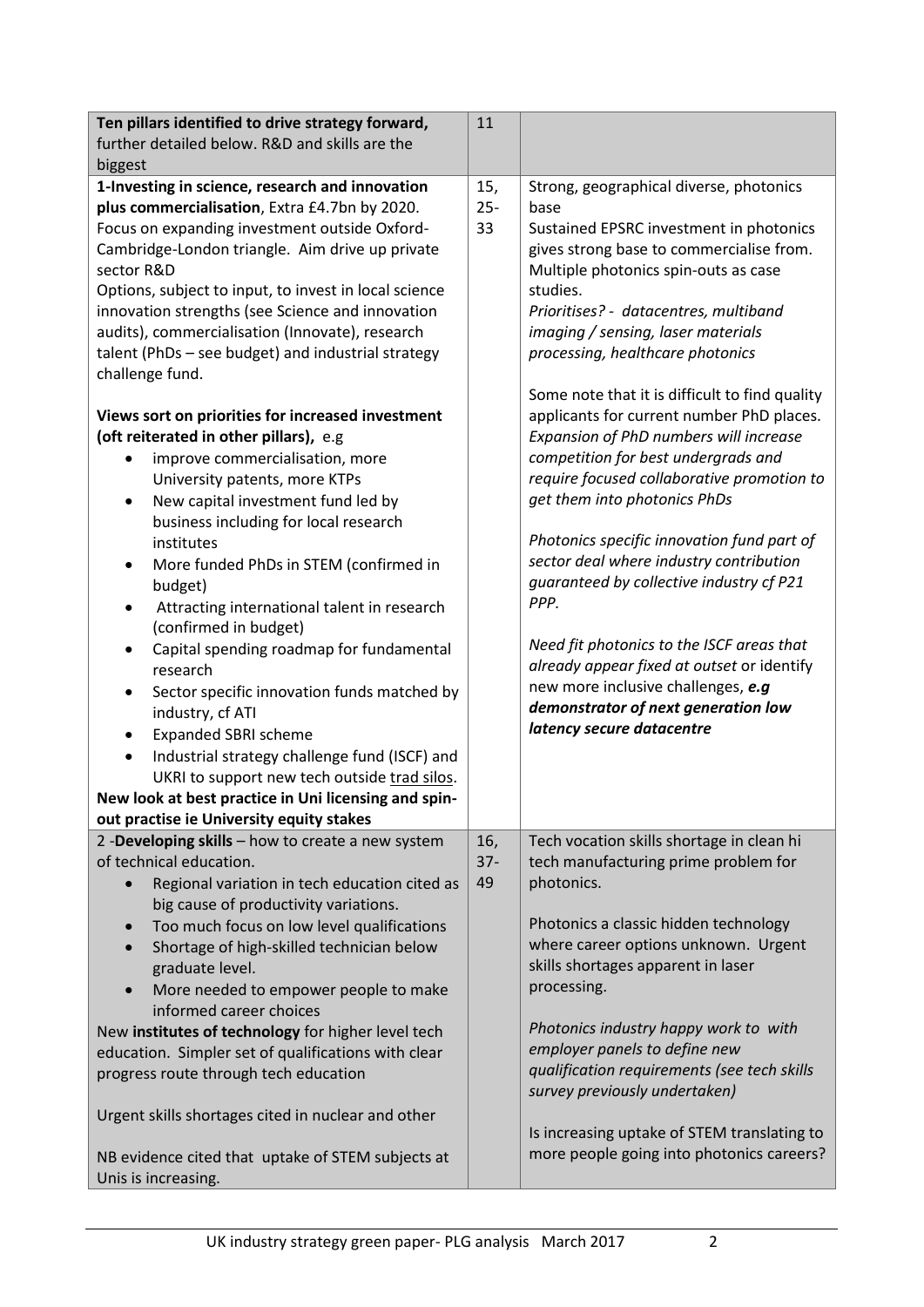|                                                                                                                                                                                                                                                                                                                                                                                                                                                                                                                                                                               |                                   | Need photonics companies to provide                                                                                                                                                                                                                                                                                                                                                                                                       |
|-------------------------------------------------------------------------------------------------------------------------------------------------------------------------------------------------------------------------------------------------------------------------------------------------------------------------------------------------------------------------------------------------------------------------------------------------------------------------------------------------------------------------------------------------------------------------------|-----------------------------------|-------------------------------------------------------------------------------------------------------------------------------------------------------------------------------------------------------------------------------------------------------------------------------------------------------------------------------------------------------------------------------------------------------------------------------------------|
|                                                                                                                                                                                                                                                                                                                                                                                                                                                                                                                                                                               |                                   | more workplace experience.                                                                                                                                                                                                                                                                                                                                                                                                                |
| 3- Upgrade infrastructure - digital, energy<br>transport, water.<br>£740m for local fibre broadband rollout, 5G and<br>fibre projects.<br>Need for physical and digital infrastructure. . £1.9bn<br>National cyber security strategy                                                                                                                                                                                                                                                                                                                                          | 17,<br>$50-$<br>60                | Photonics is digital infrastructure<br>Alongside growth in rural broadband need<br>strength UK's core Fibre backbone<br>network, clear now this is covered in Fibre<br>Network' role out                                                                                                                                                                                                                                                  |
| 4- Support business to start and grow. Focus on<br>scale-up of start-ups to mid sized firms.<br>Need for increasing access to equity finance and<br>management skills outside South East.<br>Improving investment in long term assets that drive<br>productivity<br>Ensuring uptake of new tech and digital processes<br>that support growth.<br>£13 million support for productivity council for B2B<br>engagement to improve productivity 'including<br>practical advice for individual businesses'                                                                         | 18,<br>$61-$<br>70                | Photonics is an industry of SME's many<br>seeking funding to grow.<br>Photonics investments help productivity<br>e.g laser processing, optical comms.<br>Ssupport to increase investment by<br>broader manufacturing in high<br>productivity photonics welcome.<br>Photonics can provide case studies to peer-<br>to-peer business networks and productivity<br>council                                                                   |
| 5-Improving Gov. procurement<br>Review / extension of SBRI scheme in UK.<br>Defence industry policy refresh published shortly to<br>improve support to growth<br>Defence and security accelerator to match suppliers<br>with D&S customers.<br>InSight (IRIS) unit being established to identify<br>implications of emerging tech to defence and<br>security.<br>Health an accelerated access pathway to streamline<br>access for innovations promised.<br>NHS Engalnd commercial unit to develop<br>commercial models for supplying NHS.<br><b>Greater capacity in AHSNs</b> | 18,<br>$71 -$<br>80               | Procurement in defence, digital hardware<br>& health continues to be prime<br>opportunity for photonics<br>Access Healthcare market notoriously<br>difficult, esp for med equipment<br>Lighting offers saving for councils but opex<br>/ capex balance a hurdle.                                                                                                                                                                          |
| 6-Encouraging trade and inward investment.<br>Support for consortia bidding for large overseas<br>contracts. More strategic approach to inward<br>investment.<br>Doubling export finance capacity<br>Increasing defence exports<br>New great.gov.uk export portal<br>Review of how to maximise opportunities from UK<br>presence at international trade fairs<br>7-Delivering affordable energy and clean growth.<br>More £ for energy innovation.                                                                                                                            | 19,<br>$81 -$<br>88<br>20,<br>89- | Photonics heavily export focused industry.<br>Photonics attracts lots inward investment<br>due to global leadership of UK capability<br>Review photonics opportunities on<br>great.gov.uk<br>Small number of International trade fairs<br>where UK support key (Pwest, Laser world<br>of photonics- potential to expand to china?<br>Increase support to others.<br>Photonics can be instrumental in<br>delivering cleaner more efficient |
| Making most of areas UK has strength e.g nuclear<br>decommissioning, Offshore Oil & Gas                                                                                                                                                                                                                                                                                                                                                                                                                                                                                       | 95                                | manufacturing<br>Specfic photonics opportunities in<br>decommissioning                                                                                                                                                                                                                                                                                                                                                                    |
| 8-Cultivating world leading sectors with sector                                                                                                                                                                                                                                                                                                                                                                                                                                                                                                                               | 20,                               | UK Photonics is a world leading sector                                                                                                                                                                                                                                                                                                                                                                                                    |
| deals.                                                                                                                                                                                                                                                                                                                                                                                                                                                                                                                                                                        | $97 -$                            | with good leadership.                                                                                                                                                                                                                                                                                                                                                                                                                     |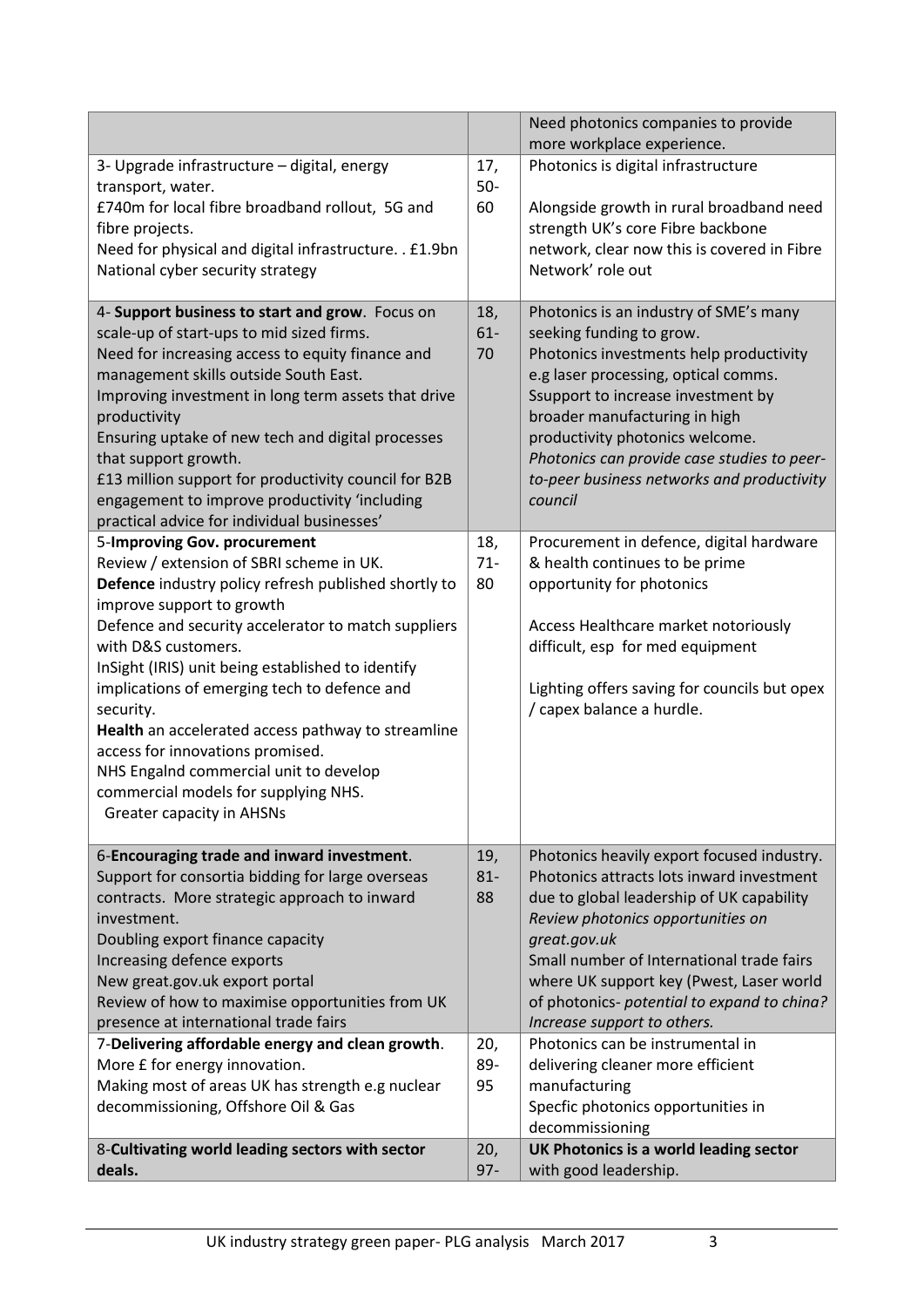| Gov welcome proposals from Industry with strong<br>leadership to transform their sector by<br>Policy alignment on e.g. skills, De/Regulation,<br>competition, diffusion best practice / new<br>tech, reduction market barriers, efficient use<br>of funding, new institutions in innovation /<br>skills.<br>With result of upgrading productivity,<br>promoting competition / innovation,<br>facilitating long term investment, increasing<br>exports, accelerating growth,<br>commercialisation, boosting skills.<br>Driven by business to meet priorities of business.<br>Sector councils can be that conduit but need be<br>open to SMEs.<br>'Sector deals not about providing additional gov<br>funding'. Will need to show how companies can<br>transform industry's strategic prospects and impact<br>of gov support. | 106                | What should be in a photonics sector deal<br>proposal<br>- what are the priorities that should be<br>addressed:-<br>-one big deal or multiple for different areas<br>of photonics<br>PLG take lead in photonics sector deal<br>development.<br>PLG always been open to contributions<br><b>SMEs</b>                                          |
|-----------------------------------------------------------------------------------------------------------------------------------------------------------------------------------------------------------------------------------------------------------------------------------------------------------------------------------------------------------------------------------------------------------------------------------------------------------------------------------------------------------------------------------------------------------------------------------------------------------------------------------------------------------------------------------------------------------------------------------------------------------------------------------------------------------------------------|--------------------|----------------------------------------------------------------------------------------------------------------------------------------------------------------------------------------------------------------------------------------------------------------------------------------------------------------------------------------------|
| Role of vibrant SME supply chain recognised.<br>Support sectors including helping them innovate<br>Aerospace and automotive given as lead examples.<br>Challenger Business Programme to support<br>emerging sectors (e.g Quantum)                                                                                                                                                                                                                                                                                                                                                                                                                                                                                                                                                                                           |                    |                                                                                                                                                                                                                                                                                                                                              |
| 9-Driving growth across whole country. Resolving<br>dipartites in regional skill levels and productivity.<br>Backing for regional innovation strengths via<br>expanding Uni commercialisation and support for<br>local strengths<br>"encouraging investment in new technologies as<br>well as in research that creates new technologies"<br>Raising skills levels in areas where low. Regional<br>Measures to increase take-up of apprenticeships<br>and attract and retain graduates.                                                                                                                                                                                                                                                                                                                                      | 21,<br>107-<br>118 | Photonics has globally leading industry and<br>research institutes around country<br>supporting regional growth.<br>Greater support for commercialisation<br>welcomed<br>Beware of excessive regionalisation in<br>globally orientated business like photonics<br>Accelerate profiling of Uk photonics and<br>availability of regional data. |
| 10-Creating the right institutions to bring together<br>sectors and places. "right institutions with right<br>powers"<br>Creation / support industry clusters / networks /<br>trade associations (p22).<br>Leverage research labs/ universities for local<br>growth.<br>Focus on local / regional groups.                                                                                                                                                                                                                                                                                                                                                                                                                                                                                                                   | 22,<br>119-<br>126 | Photonics awareness in many existing<br>institutions low.<br>Strengthening of business networks<br>around photonics needed, but need to<br>match with the localisation focus of<br>strategy.<br>Is there a role for support micro / town<br>based photonics clusters?                                                                        |
| New research institute in battery technology<br>proposed (confirmed in budget under ISCF                                                                                                                                                                                                                                                                                                                                                                                                                                                                                                                                                                                                                                                                                                                                    | 16                 | Photonics key processing technology                                                                                                                                                                                                                                                                                                          |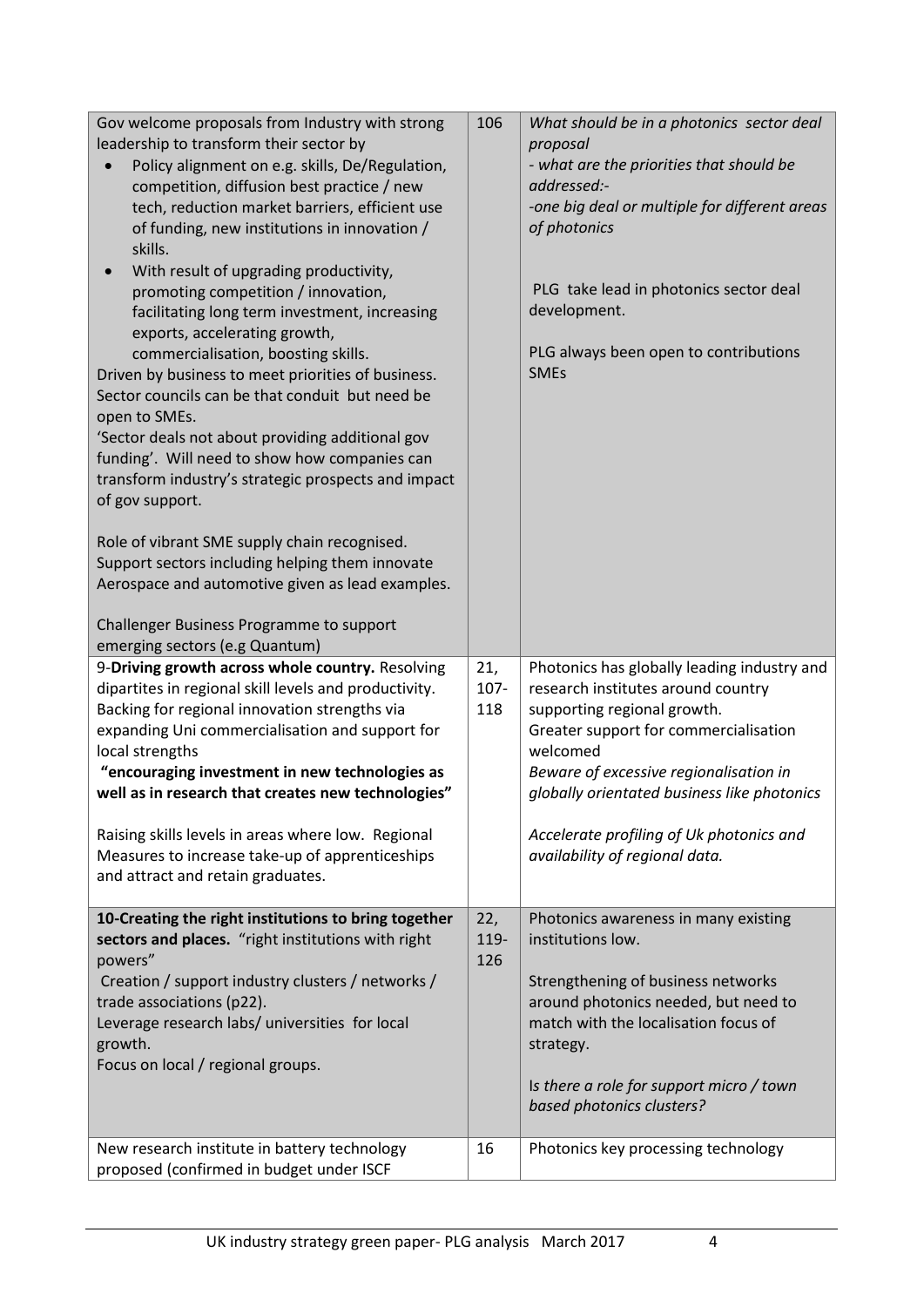| Ministerial forums on industry strategy with the  | 23 | Critical given strength of photonics in    |
|---------------------------------------------------|----|--------------------------------------------|
| devolved administrations                          |    | Scotland and Wales. Unclear which          |
|                                                   |    | element of strategy apply only to England. |
|                                                   |    | (Request APPG to clarify)                  |
| UK measurement strategy to capitalise on National | 34 | Photonics key metrology tool               |
| measurement system (in summary bullets only)      |    |                                            |

# Response / Questions in industry strategy

Responses by 17/4/2017 to all or some of following questions

To<https://beisgovuk.citizenspace.com/strategy/industrial-strategy/consultation/intro/>

- 1. Does this document identity the right areas of focus: extending our strengths; closing the gaps; and making the UK one of the most competitive places to start or grow a business?
- 2. Are the 10 pillars suggested the right ones to tackle low productivity and unbalanced growth? If not, which areas are missing?
- 3. Are the right central government and local institutions in place to deliver an effective industrial strategy? If not, how should they be reformed? Are the types of measures to strengthen local institutions set out here and below the right ones?
	- a. Is role of national associations in highly disruption sectors missing?
- 4. Are there important lessons we can learn from the industrial policies of other countries which are not reflected in these ten pillars?

## Science and Innovation

- **5. What should be the priority areas for science, research and innovation investment?**
	- a. Photoncis obviously but which areas?
		- i. Datacomm
		- ii. Integration

**iii.**

- **6. Which challenge areas should the Industrial Challenge Strategy Fund focus on to drive maximum economic impact?**
	- a. Enabling technology e.g. photonics
	- b. Demonstrator for next ge datcentres

c.

- **7. What else can the UK do to create an environment that supports the commercialisation of ideas?** a. Enable space for major equity stake for the entrepreneurs
- **8. How can we best support the next generation of research leaders and entrepreneurs?**
	- a. Spin out model that support equity stake of entrepreneurs.
- **9. How can we best support research and innovation strengths in local areas?**
	- a. Question how localised anything really is

## Skills

10. What more can we do to improve basic skills? How can we make a success of thenew transition year? Should we change the way that those resitting basic qualifications study, to focus more on basic skills excellence?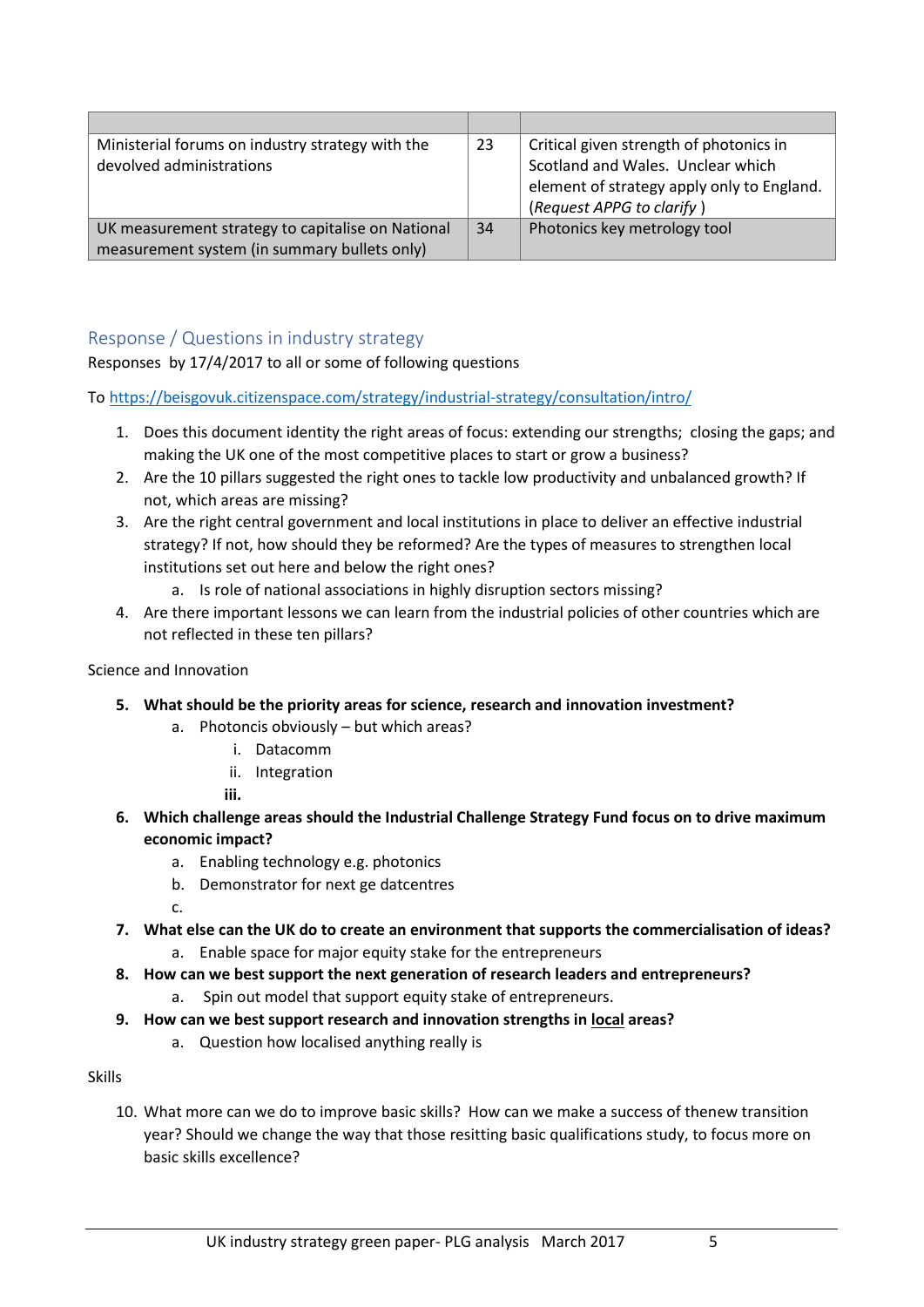- 11. Do you agree with the different elements of the vision for the new technical education system set out here? Are there further lessons from other countries' systems?
- 12. How can we make the application process for further education colleges and apprenticeships clearer and simpler, drawing lessons from the higher education sector?
- 13. What skills shortages do we have or expect to have, in particular sectors or local areas, and how can we link the skills needs of industry to skills provision by educational institutions in local areas?
- 14. How can we enable and encourage people to retrain and upskill throughout their working lives, particularly in places where industries are changing or declining? Are there particular sectors where this could be appropriate?

#### Infrastructure

- 15. Are there further actions we could take to support private investment in infrastructure?
- 16. How can local infrastructure needs be incorporated within national UK infrastructure policy most effectively?
- 17. What further actions can we take to improve the performance of infrastructure towards international benchmarks? How can government work with industry to ensure we have the skills and supply chain needed to deliver strategic infrastructure in the UK?

#### Growth support

- 18. What are the most important causes of lower rates of fixed capital investment in the UK compared to other countries, and how can they be addressed?
- 19. What are the most important factors which constrain quoted companies and fund managers from making longer term investment decisions, and how can we best address these factors?
- 20. Given public sector investment already accounts for a large share of equity deals in some regions, how can we best catalyse uptake of equity capital outside the South East?
- 21. How can we drive the adoption of new funding opportunities like crowdfunding across the country?
- 22. What are the barriers faced by those businesses that have the potential to scale-up and achieve greater growth, and how can we address these barriers? Where are the outstanding examples of business networks for fast growing firms which we could learn from or spread?

## Procurement

- 23. Are there further steps that the Government can take to support innovation through public procurement?
- 24. What further steps can be taken to use public procurement to drive the industrial strategy in areas where government is the main client, such as healthcare and defence? Do we have the right institutions and policies in place in these sectors to exploit government's purchasing power to drive economic growth?

## Trade and investment

- 25. What can the Government do to improve our support for firms wanting to start exporting? What can the Government do to improve support for firms in increasing their exports?
- 26. What can we learn from other countries to improve our support for inward investment and how we measure its success? Should we put more emphasis on measuring theimpact of Foreign Direct Investment (FDI) on growth? Energy
- 27. What are the most important steps the Government should take to limit energy costs over the long term?